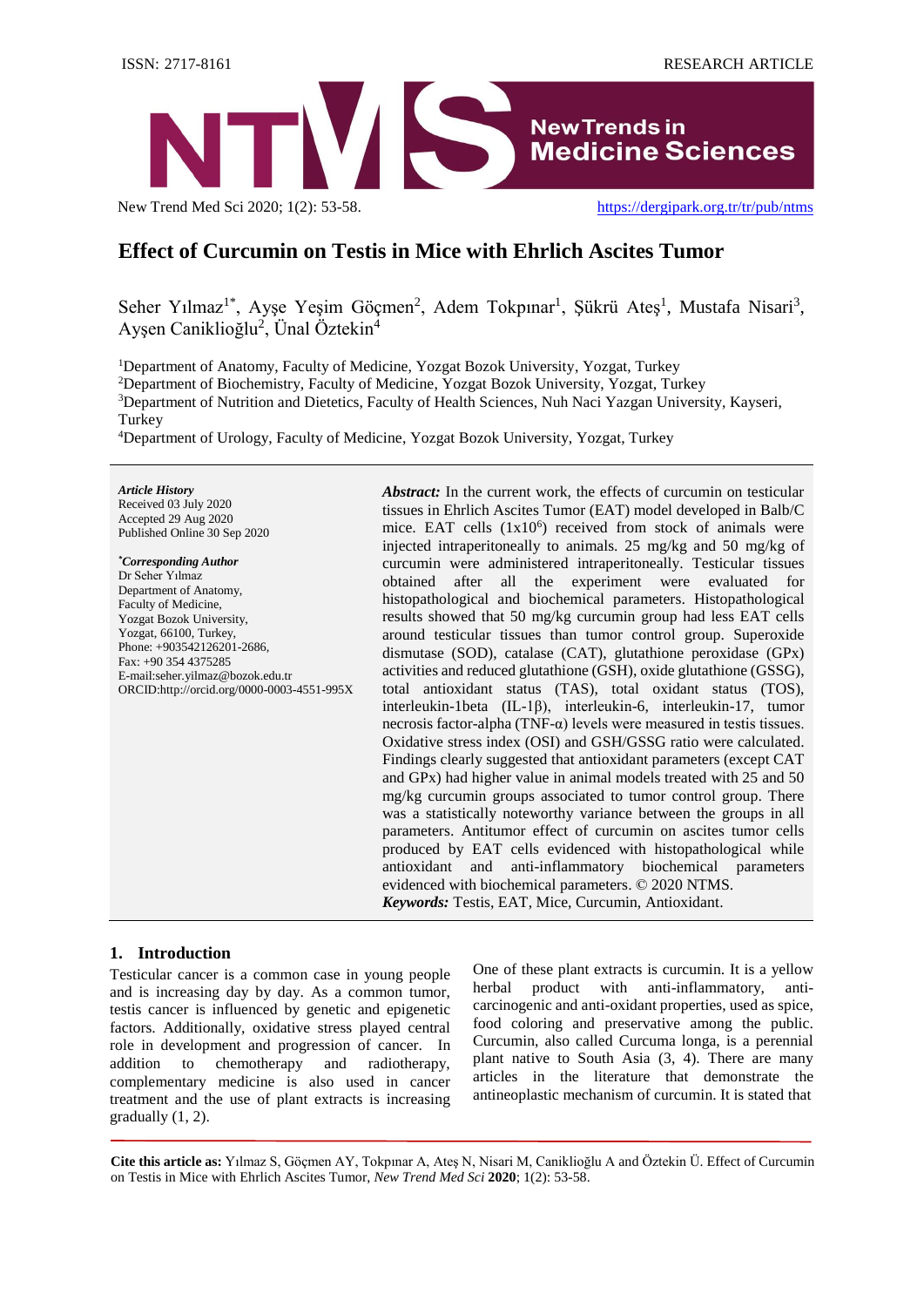curcumin has anticarcinogenic effects on various tumors with a variety of mechanisms.

Many studies show that curcumin suppresses many tumor genesis types including skin, mammary gland, mouth, esophagus, stomach, intestine, colon, lung and liver (5). Curcumin has captured appreciation because of its extra-ordinary pharmacological properties and experimentally verified ability to inhibit and/or prevent cancer. Wealth of information has highlighted potential of curcumin as an effective antioxidant, antiinflammatory and an antidiabetic agent. Curcumin has been reported to exert inhibitory effects on interleukin-1β, TNF-α, superoxide ion and hydrogen peroxide production (6). It has been reported that curcumin significantly enhanced apoptosis in drug-resistant cancer types (7). Plant extracts have been tested on many cancer models while, one of which is the EAT model. EAT first appeared as a spontaneous breast adenocarcinoma in a female mouse, and tumor fragments were transplanted subcutaneously from mouse to mouse into an experimental tumor. After obtaining the liquid growing form in the peritoneum of mice, ascitic fluid was formed in addition to cells in the peritoneum, therefore the tumor was named as EAT (8, 9). In the current literature, the efficacy of curcumin on EAT tumor model was examined histologically but not in terms of biochemical parameters.

Copper, zinc-superoxide dismutase (Cu, Zn-SOD), Catalase (CAT) and Selenium-dependent glutathione peroxidase (Se-GSH-Px) are the main antioxidant enzymes of all aerobic cells (10). Cu, Zn-SOD (EC 1.15.1.1) catalyzes the dismutation of superoxide anions to hydrogen peroxide (11). CAT (EC 1.11.1.6) catalyzes the degradation of  $H_2O_2$  to  $H_2O$  and  $O_2$  (11). Se-GSH-Px (EC 1.11.1.9) is a biocatalyst that metabolizes  $H_2O_2$  and lipid hydroperoxides (12). During this reaction, glutathione (GSH) is used as hydrogen donor and GSH is oxidized (GSSG) (13). Glutathione is the most important nonenzymatic antioxidant molecule inside the cell (14). GSH is also a hydroxyl radical and singlet oxygen scrounger (15). GSH (reduced glutathione)/GSSG (oxidized glutathione) ratio is one of the important determinants of oxidative stress in the body (10). The amounts of total antioxidant status (TAS) and total oxidant status (TOS) were useful for calculation of oxidative status (16). IL-1β, IL-6, IL-17 and TNF- $\alpha$  are among the proinflammatory cytokines (17, 18).

In this study we hypothesized that curcumin could play critical role on normalizing oxidative and inflammatory parameters which upregulated by EAT cells. Therefore, we aimed to evaluate the effect of low and high dosages of curcumin on testis tissue after investigated with EAT cells.

### **2. Material and Methods**

*2.1.* Animals, management and experimental design Studies with experimental animals were carried out in accordance with the decision of Ethics Committee of Animal Ethics Local in Erciyes University (2014 HADYEK-29). 25-30 grams and 8-10 weeks old Male Balb/C type mice were used for each group. The number of groups was 4, with 7 mice in each group. 4 animals were also used to create stock animals outside the groups. Mice were maintained in specially prepared, automatically air-conditioned rooms with constant temperatures of 21 °C and 12 hours of light/dark periods during the study. Before the groups were formed in the study, we first created the stock mouse to obtain enough EAT cells. The ascitic fluid from the stock animal was suspended in 0.1 ml PBS and counted on the thoma slide and  $1x10^6$  EAT cells were injected intraperitoneally to form a liquid tumor in mice.

#### *2.2*. *Dissolution and sterilization of curcumin extract*

Curcumin was supplied as powder from Sigma Aldrich and curcumin was dissolved in different volumes to provide the desired concentrations for the experimental groups and sterilized by filtration. Curcumin was freshly prepared on each injection day to being dissolved completely.

#### *2.3. Formation of Experimental Groups*

Group 1/Negative control group: Cancer formation and animals were fed with normal diet for 10 days. 0.1 ml of physiological saline solution (PSS) was administered intraperitoneally for 10 days.

Group 2/Positive control group: In this group, 0.1 ml of ascitic fluid containing 1x10<sup>6</sup> EAT cells was administered intraperitoneally to the abdomen on day 0. Mice were injected intraperitoneally with 0.5 ml of physiological saline solution (PSS) for 10 days from day 0.

Group 3/Treatment group (25 mg/kg curcumin): In this group,  $0.1$  ml ascitic fluid containing  $1x10^6$  EAT cells was administered intraperitoneally to the abdomen on day 0. Mice were injected with curcumin 25 mg/kg; day intraperitoneally for 10 days from day 0

Group 4/Treatment group (50 mg/kg curcumin): In this group,  $0.1$  ml ascitic fluid containing  $1x10^6$  EAT cells was administered intraperitoneally to the abdomen on day 0. From day 0, the mice were injected with Curcumin 50 mg/kg per each day intraperitoneally during 10 days.

#### *2.4. Sample collection and preparations*

All animals were sacrificed on day 10 under general anesthesia by ketamine and xylazine with concentrations of 75 mg/kg and 15 mg/kg respectively. One testis from each subject was fixed in 10% cold formaldehyde for routine histopathological examination, the other was transferred to sterile plastic bags and immediately transferred to the laboratory in cold conditions and stored at -80 °C temperature until biochemical experiments.

## *2.5. Preparation of testis homogenates*

Testis tissue of each mouse were arranged and studied distinctly. Tissues were homogenized in 2 mL +4 °C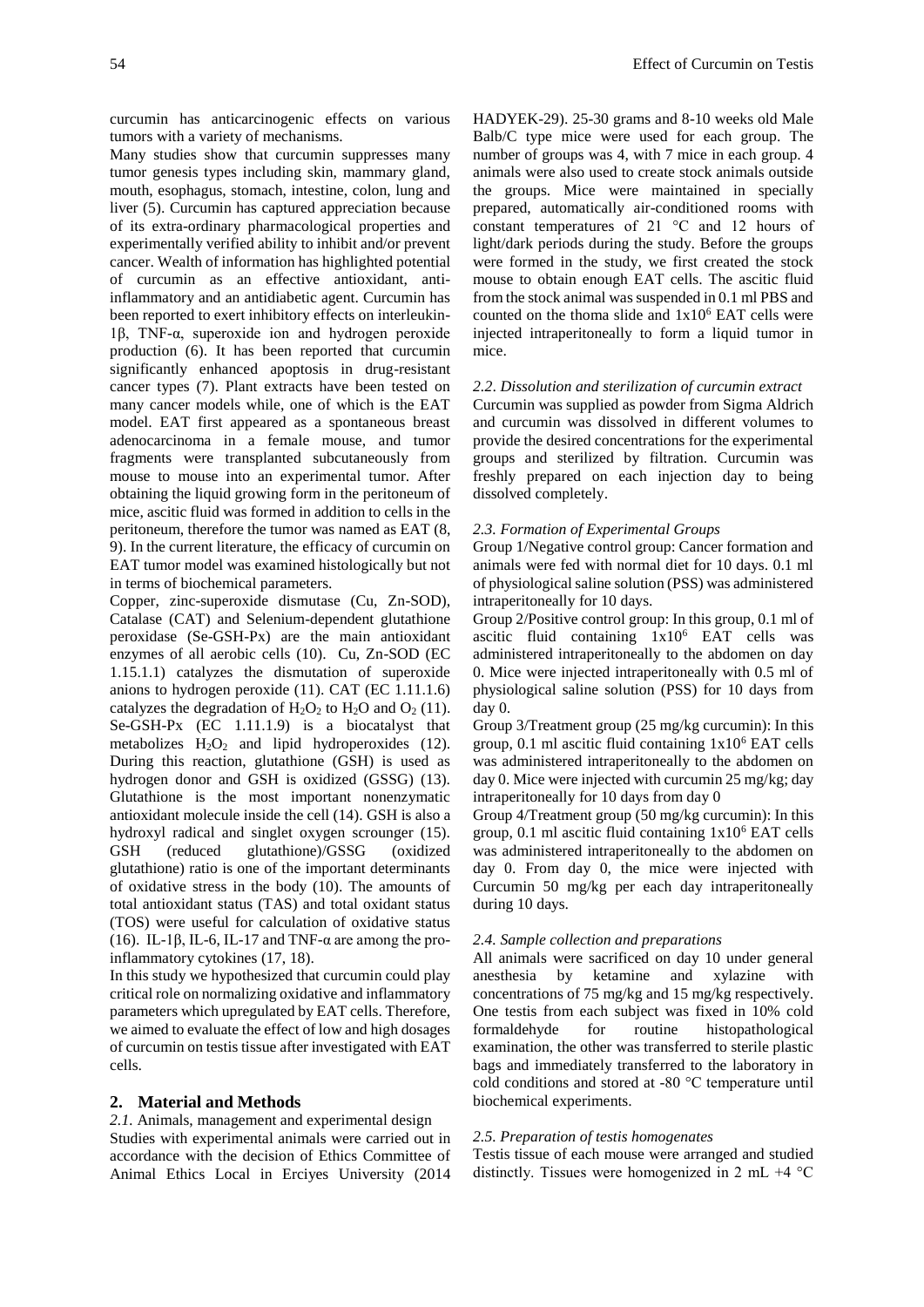temperature phosphate-buffer saline in ice. At the end of the homogenization process, the mixture was centrifuged at 3000 g for 10 min and the supernatant was composed. Supernatant was deposited at -80 °C until analysis.

#### *2.6. Biochemical Analysis*

The protein content of each tissue was determined in each sample with Bio-Rad reagents (Bio-Rad laboratories GmbH, München, Germany) using bovine serum albumin as the standard. Activities of CAT and Se-GSH-Px and the levels of GSH and GSSG were measured in tissues by the modified methods of Ozturk et al." (18). TOS, TAS levels and SOD activity were measured using commercially available kits (Relassay, Turkey). OSI was defined as TOS to TAS ratio was calculated as follows: OSI (arbitrary unit)  $=$  [(TOS, μmol H2O2 equivalent/mg protein)/(TAS, μmol Trolox equivalent/mg protein]  $\times$  100). The levels of IL-1β, IL-6, IL-17, TNF-α were studied from the blood samples collected with enzyme linked immunosorbent assays (ELISA) method (Elabscience, Wuhan, China) as specified in the protocol by the manufacturer.

#### *2.7. Statistical analysis*

Data were analyzed using the statistical package program SPSS for Windows® 23.0 (SPSS, Chicago, IL, USA). Normality of the all data was analyzed with Kolmogorov-Smirnov D test to determine a test type from both the parametric and non-parametric tests. Distribution of OSI, GPx and IL-1β were nonparametric. Data have a normal distribution (Kolmogorov–Smirnov D test, p≥0.05), parametric test ANOVA (post-hoc: Tukey's HSD and Tamhane) was used for multiple comparisons. Kruskall-Wallis test was used for non-parametric distribution data and pairwise comparisons of groups were made. Experimental data were expressed as the Mean±SD. The  $P \le 0.05$  were considered statistically significant.

#### **3. Results**

#### *3.1. Histopathological Findings*

According to histopathological experiments, control groups' tissues showed normal histological properties. In the EAT cell groups positive control groups which has no treatment has more EAT cells as compared to the 25 and 50 mg/kg curcumin treated groups (Figure 1). Around the testicular capsule dispersed EAT cell assemblies were observed.

#### 3.2*. Biochemical Results*

The results of oxidative stress parameters of all groups are represented in figure 2-4. SOD activity, GSH level, GSH/GSSG ratio and TAS levels, which are among the antioxidant markers, were meaningfully lower in the tumor group compared to group 1 ( $p<0.05$ ). In groups 3 and 4 there was a significant dose-dependent increase compared to the tumor group. However, the increase in antioxidant activity in groups 3 and 4 did not reach the control group ( $p<0.05$ ). GPx activity was expressively higher in group 2 and 3 compared to group 1 and pointedly lower in group 4 than group 2 ( $p<0.05$ ). CAT activity and GSSG and TOS levels were significantly higher in the tumor group compared to group 1, and dose-dependent significantly lower in group 3 and 4 compared to the tumor group ( $p < 0.05$ ). While the same parameters were found to be significantly higher in group 3 than in group 1, CAT activity was lower in group 4 and GSSG and TOS levels were higher in group  $4$  ( $p<0.05$ ). OSI values were significantly higher in group 2 and 3 than in group 1 and meaningfully lower in group 4 than in tumor group  $(p<0.05)$  (Figure 2,3).

IL-17 and TNF- $\alpha$  levels were suggestively lower in the treatment groups compared to the tumor group  $(p<0.05)$ The values of group 3 were lower than group 4 ( $p<0.05$ ). IL-6 and IL-1 $\beta$  levels were lower in the treatment groups than in the tumor group  $(p<0.05)$ . There was no statistically significant difference between the treatment groups (Figure 4).



**Figure 1:** Histopathological findings (H&E, 20X) of the negative control, treatment and positive control groups in testicular tissue. A) Healthy control group. B) Tumor control group C) Tumor and 25 mg/kg curcumin treated group D) Tumor and 50 mg/kg curcumin treated group.



**Figure 2:** Measurements of oxidative stress and inflammatory markers in the testis.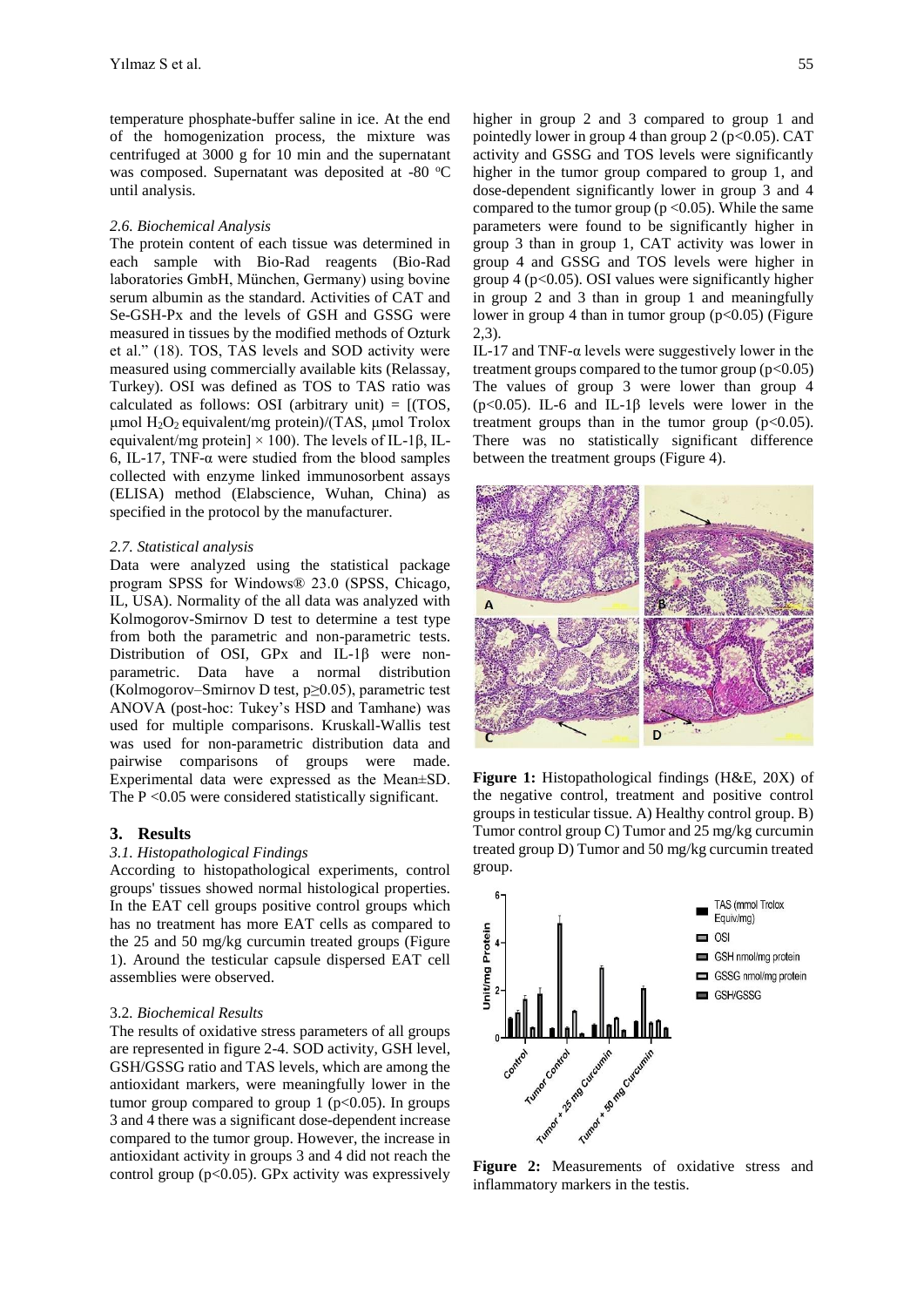

**Figure 3:** The results of oxidative stress parameters of all groups.



**Figure 4:** Assessment of IL-6, IL-17, IL1β and TNF-α levels of three groups.

## **4. Discussion**

The prevalence of cancer types causing deaths in men and women varies. Testicular cancer has an increasing rate in young men aged 15-35 years. Drug resistance and metastatic spread have been recognized as major stumbling blocks in decreasing the quality of clinical outcome of wide ranging therapeutics. The presence of frequent metastases in other organs has accelerated the search for treatment in testicular cancer. In recent years, complementary medicine has been used in addition to medical treatments for cancer treatment. Some plants have been shown to be useful in cancer treatment. Bioactive molecules present in different Plants and vegetables used by the people in various countries have documented health promoting effects. More importantly, certain high-quality bioactive constituents have been shown to induce regression of tumors in xenografted mice (19, 20). It has been shown that the natural chemicals contained in some of these plants (resveratrol in red grapes, genistein in soybean and curcumin in turmeric) have anti-cancer properties (21). Curcumin has been reported to reduce toxicity caused by anti-cancer agents, sensitize resistant cancer cells, suppress proliferation, and induce apoptosis in tumor cells (22-24). In the current study, anti-inflammatory and antioxidant effects of curcumin in EAT model mice were investigated histopathological and biochemically on testicular tissue. Kanter et al. (25) investigated the protecting properties of curcumin and amifostine against gamma radiation-induced jejunal mucosal damage and reported that curcumin's efficacy diminished in high-dose radiation. Lopez (26) showed that curcumin at a dose of 20 μg / mL stopped growth of 50% in human chronic myelogenous leukemia cells. Pan et al. (27) examined the therapeutic effect of curcumin by forming an Alzheimer's model in mice. They reported that Bax levels did not change in hippocampal mice. Facchini et al. investigated the effects of Pleurotus ostreatus (fungus) polysaccharide fractions intraperitoneally in  $5x10^6$  EAT cells and gave high tumor inhibition (28). Yilmaz et. al. (2019) studied the antioxidant properties of curcumin and Cornus mas L in mice forming EAT model and showed antioxidant properties in tissues such as kidney and liver in vivo and in vitro (29,30).

Activated monocytes/macrophages allow proinflammatory cytokines, such as TNF-α, IL-1, and IL-6 that play an important role in inflammatory reaction. Ketanserin has been shown BY Yank et al. (2019) in literature to inhibit TNF- $\alpha$  and IL-1 production in endotoxic shock (31). Ueki et al. examined the therapeutic effect of curcumin in mice with cisplatininduced renal inflammation (32). They indicated that serum TNF- $\alpha$  concentration decreased by 30% in the group which has been given cisplatin (100 mg/kg) and curcumin (100 mg/kg); decreased as well as healed renal dysfunction. Cho (2007) found that curcumin inhibited the expression of TNF- $\alpha$ -induced IL-1β, IL-6, and TNF- $α$  in TNF- $α$  treated keratinocytes (33).

In this study, IL-1β, IL-6, TNF-α and as a proinflammatory cytokine IL-17 decreased in curcumin treated groups compared to tumor control group. The decrease in IL-17 and TNF-α was found to be lower in the dose-dependent group compared to the 25 mg administered group. IL-6 and IL-1β levels have been found lower independent of dose. These findings suggest that curcumin may have dose-dependent antiinflammatory effects in mouse testes with EAT. Additionally, curcumin has been exposed to prevent the production of superoxide and nitric oxide by inflammatory cells, which could also donate to its antiinflammatory motion because of the significant role of free radicals in inflammatory processes (34, 35). In literature, we could not confirm a detailed study investigating the effect of curcumin on oxidant and antioxidant system in testicular tissues with EAT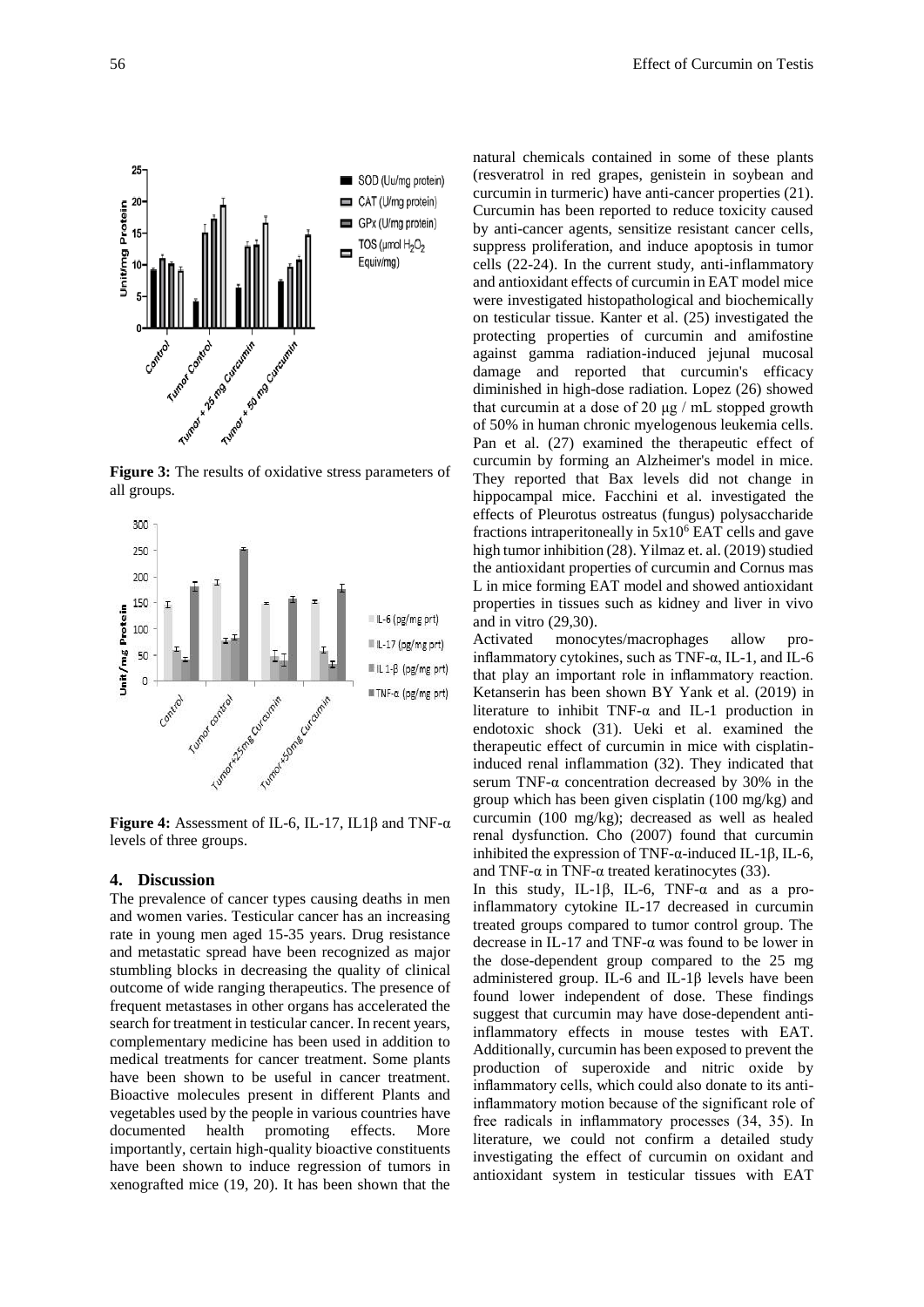tumor. Khopde *et al.* (1999) showed that curcumin is a more effective antioxidant than α-tocopherol and inhibits lipid peroxidation (36). While Venkatesan *et al*. (1997) investigated the effects of curcumin on bleomycin-induced lung injury (BILI) in rats, they showed that curcumin had anti-inflammatory and antioxidant effects in BILI in the curcumin treated group (37). Kuhad *et al.* (2008) found that curcumin antioxidant parameters such as SOD, GSH and CAT increased compared to diabetic rats in their study (38).

#### **5. Conclusions**

In this study, TAS and GSH levels, which are antioxidant parameters, decreased in the testicular tissues of the mice, while dose-dependent increase was detected in the curcumin-treated groups likened to the tumor group. Likewise, the oxidant parameters TOS and GSSG levels increased in the testicular tissues of the mice, while dose dependent decrease was detected in the curcumin groups in proportion to the tumor group. When the enzyme activities responsible for oxidant defense were evaluated, it was evaluated that as the cancer was formed, SOD enzyme activity, which removes superoxide in the environment, decreased. We observed that CAT and GPx activities, which are responsible for the neutralization of  $H_2O_2$  to water and oxygen, were increased in the next step. Dosedependent SOD activity increased while CAT and GPX activity decreased with curcumin effect. The resulting high amount of  $H_2O_2$  inhibits product inhibition on SOD, while CAT and GPx may have shown more activity to remove accumulated  $H_2O_2$ . Each tissue has diverse volume against stress response for each oxidant or antioxidant parameter (38). As a result of increased GPx activity in cancer, GSH reserve in the environment decreased and GSSG amount increased. In the curcumin group, this was vice versa. These findings support the antioxidant effects of curcumin in mouse testicular tumor tissue in accordance with the literature.

## **Conflict of interest statement**

There is no conflict of interest.

#### **References**

- **1.** Kayaalp SO. Tıbbi Farmakoloji, Hacettepe Taş Kitapçılık. Ankara. **1996**, pp. 731-779.
- **2.** Weiss RB, Henney JE, DeVita VT. Multimodal treatment of primary breast carcinoma. analiysis of accomplishments and problem areas. *Am J Med* **1981**; 70: 844-851.
- **3.** Pei Y, Ai T, Deng Z, et al. Impact of plant extract on the gastrointestinal fate of nutraceutical-loaded nanoemulsions: phytic acid inhibits lipid digestion but enhances curcumin bioaccessibility. *Food Funct* **2019**; 106: 3344-3355.
- **4.** Toraya S, Uehara O, Daichi H, et al. Curcumin inhibits the expression of proinfammatory mediators and MMP-9 in gingival epithelial cells stimulated for a prolonged period with lipopolysaccharides derived

from Porphyromonas gingivalis. *Odontology* **2020**; 108(1); 16-24.

- **5.** Bhaumik S, Anjum R, Rangaraj N, et al. Curcumin mediated apoptosis in AK-5 tumor cells involves the production of reactive oxygen intermediates. *FEBS Lett* **1999**; 456: 311-314.
- **6.** Basham SA, Hunter S. W, Ben M. K, et al. Effect of Curcumin Supplementation on ExerciseInduced Oxidative Stress, Inflammation, Muscle Damage, and Muscle Soreness. *J Diet Suppl* **2019**; 26: 1-14.
- **7.** Kocaadam B, Şanlıer N. Curcumin, an active component of turmeric (curcuma longa), and Its effects on health. *Crit Rev Food Sci Nutr* **2015**; 3: 123-127.
- **8.** Hatcher H, Planalp R, Cho J, et al. Curcumin from ancient medicie to current clinical trials. *Cell Moll Life* **2008**; 65: 1631-1652.
- **9.** Gevorkyan L, Gambashidze K. Anticancer efficacy of hydroxyethylthiamine diphosphate in vivo. *Exp Oncol* **2014**; 36: 48-49
- **10.**Birben E, Sahiner UM, Sackesen C, et al. Oxidative Stress and Antioxidant Defense. *WAO J* **2012**; 5: 9– 19.
- **11.** Limon-Pacheco J, Gonsebatt ME. The role of antioxidants and antioxidant related enzymes in protective responses to environmentally induced oxidative stress. *Mutat Res* **2009**; 674(1-2): 137- 147.
- **12.** Young IS, Woodside JV. Antioxidants in Health and Disease. *J Clin Pathol* **2001**; 54(3): 176-186.
- **13.**Reiter RJ, Melchiorri D, Sewerynek E, et al. A review of the evidence supporting melatonin's role as an antioxidant. *J Pineal Res* **1995**; 18(1): 1-11.
- **14.** Gürdöl F. Tıbbi biyokimya. 3. Baskı. 2018, pp. 644.
- **15.**Joanisse DR, Storey KB. Oxidative damage and antioxidants in Rana syvatica, the freeze-tolerant wood frog. *Am J Physiol* **1996**; 271: 545-553.
- **16.** Erel O. A novel automated direct measurement method for total antioxidant capacity using a new generation, more stable ABTS radical cation. *Clin Biochem* **2004**; 37: 277–285.
- **17.** Mohan ML, Vasudevan NT, Naga Prasad SV. Proinflammatory Cytokines Mediate GPCR Dysfunction. *J Cardiovasc Pharmacol* **2017**; 70(2): 61-73.
- **18.** Oztürk O, Gümüşlü S. Changes in glucose-6 phosphate dehydrogenase, copper, zinc-superoxide dismutase and catalase activities, glutathione and its metabolizing enzymes, and lipid peroxidation in rat erythrocytes with age. *Exp Gerontol* **2004**; 39(2): 211-216.
- **19.** Scott MS, William T. Epidemiology and Diagnosis of Testis Cancer. *Urol Clin North Am* **2015**; 42(3): 269-275.
- **20.**Raju A, Christina MJA, Murali A. Antitumor activity of ethanol and aqueous extracts of Drosera Burmannii vahl. İn EAC Bearing Mice. *Spatula DD* **2012**; 2: 83-88.
- **21.** Azab ME, Hishe H, Moustapha Y, et al. Antiangiogenic effect of resveratrol or curcumin in